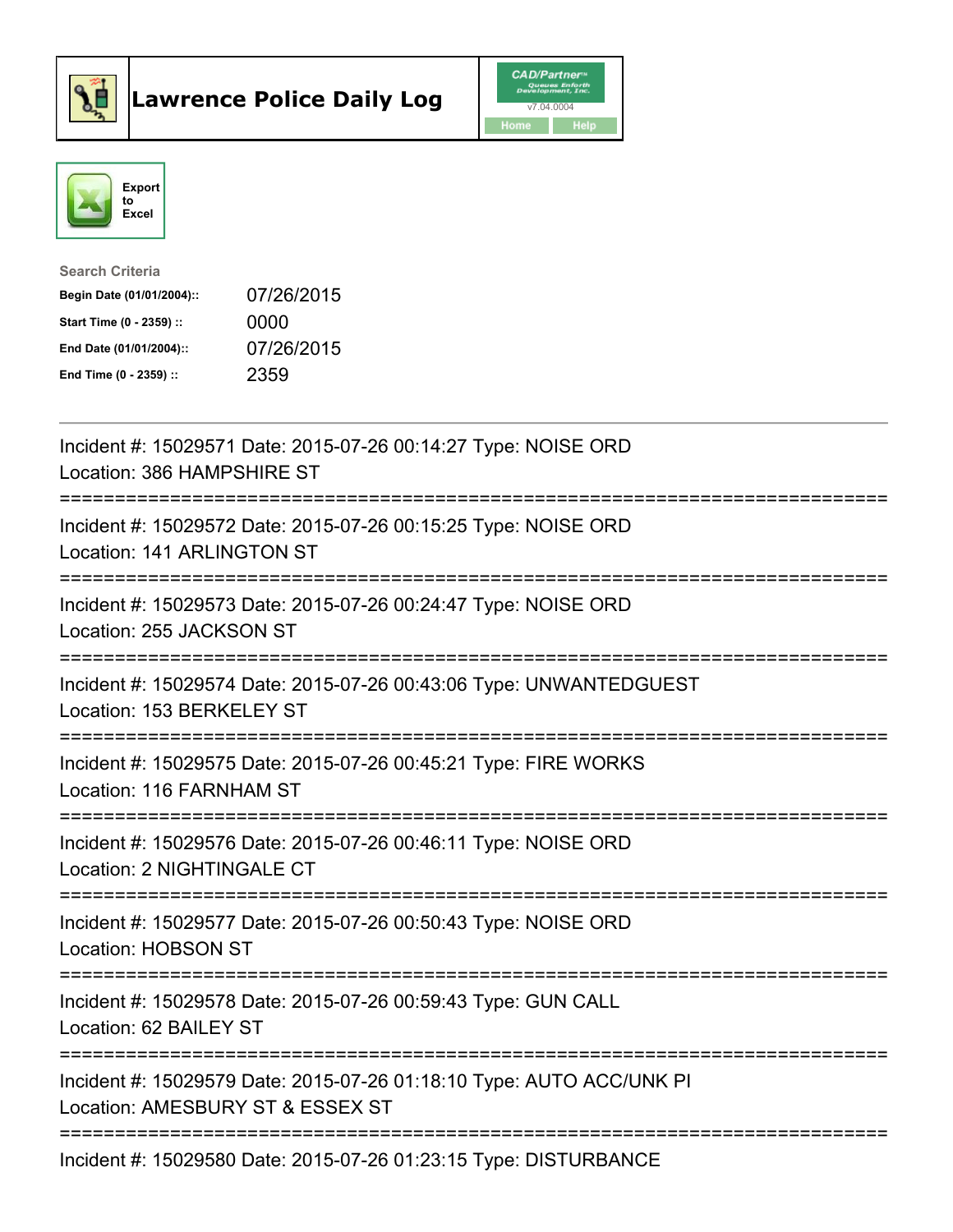| Location: BROADWAY & CROSS ST<br>:===========================                                                                   |
|---------------------------------------------------------------------------------------------------------------------------------|
| Incident #: 15029581 Date: 2015-07-26 01:30:02 Type: HIT & RUN M/V<br>Location: ESSEX ST & FRANKLIN ST                          |
| Incident #: 15029582 Date: 2015-07-26 01:32:57 Type: DOMESTIC/PROG<br>Location: 10 KEMPTON CT                                   |
| Incident #: 15029584 Date: 2015-07-26 01:37:07 Type: A&B PAST<br><b>Location: CROSS ST</b>                                      |
| Incident #: 15029583 Date: 2015-07-26 01:39:21 Type: DISTURBANCE<br>Location: BROADWAY & CROSS ST                               |
| :=============================<br>Incident #: 15029585 Date: 2015-07-26 01:42:57 Type: A&B D/W/ PROG<br>Location: 121 MARGIN ST |
| Incident #: 15029586 Date: 2015-07-26 01:46:51 Type: DISTURBANCE<br>Location: SAM'S FOOD STORE / 389 BROADWAY                   |
| =====================<br>Incident #: 15029587 Date: 2015-07-26 01:48:12 Type: UNKNOWN PROB<br>Location: 700 ESSEX ST            |
| ==========================<br>Incident #: 15029588 Date: 2015-07-26 01:50:52 Type: SUS PERS/MV<br>Location: 355 PARK ST         |
| Incident #: 15029589 Date: 2015-07-26 01:58:33 Type: LOUD NOISE<br>Location: 70 BELMONT ST                                      |
| Incident #: 15029590 Date: 2015-07-26 02:03:59 Type: NOISE ORD<br>Location: 41 S BOWDOIN ST                                     |
| Incident #: 15029591 Date: 2015-07-26 02:07:25 Type: FIGHT<br>Location: DUNKIN DONUTS / 105 BROADWAY                            |
| Incident #: 15029592 Date: 2015-07-26 02:25:24 Type: NOISE ORD<br>Location: 3 STEINER ST                                        |
| Incident #: 15029593 Date: 2015-07-26 02:26:21 Type: SUS PERS/MV<br>Location: 39 ADAMS ST                                       |
| Incident #: 15029594 Date: 2015-07-26 02:30:17 Type: NOISE ORD                                                                  |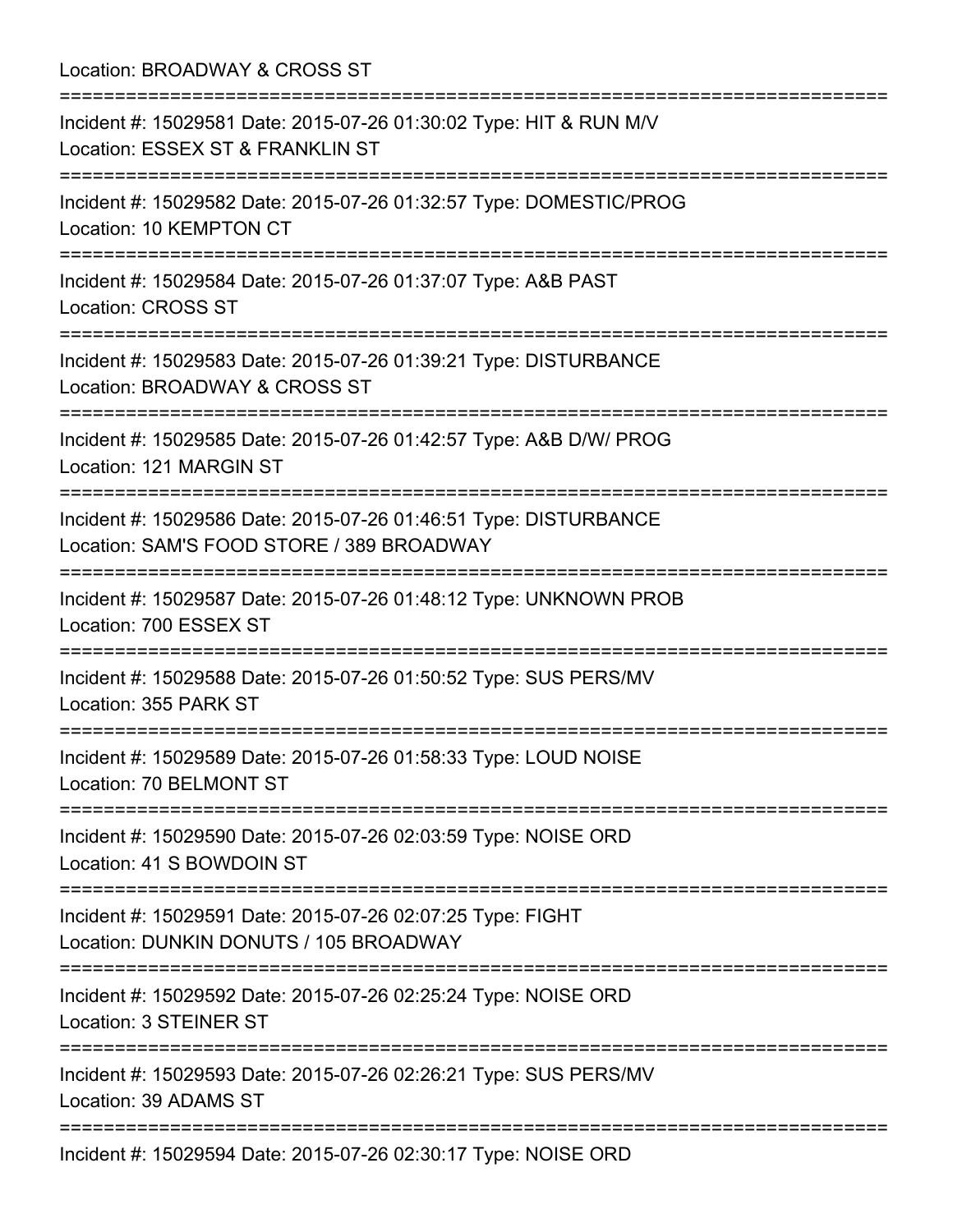=========================================================================== Incident #: 15029596 Date: 2015-07-26 02:32:22 Type: NEIGHBOR PROB Location: 219 E HAVERHILL ST FL 2 =========================================================================== Incident #: 15029595 Date: 2015-07-26 02:32:35 Type: DK (DRUNK) Location: 88 E HAVERHILL ST =========================================================================== Incident #: 15029597 Date: 2015-07-26 02:35:23 Type: DOMESTIC/PROG Location: U-HAUL RENTAL / 375 BROADWAY =========================================================================== Incident #: 15029598 Date: 2015-07-26 02:58:39 Type: NOISE ORD Location: 15 BIRCH ST =========================================================================== Incident #: 15029599 Date: 2015-07-26 03:13:47 Type: DISTURBANCE Location: CENTRO ESPANOLE RESTRAUNT / 56 COMMON ST =========================================================================== Incident #: 15029600 Date: 2015-07-26 03:14:47 Type: DISTURBANCE Location: 9 SAXONIA AV FL 2 =========================================================================== Incident #: 15029601 Date: 2015-07-26 03:18:56 Type: NOISE ORD Location: 50 COMMON ST =========================================================================== Incident #: 15029602 Date: 2015-07-26 03:23:12 Type: M/V STOP Location: HAMPSHIRE ST =========================================================================== Incident #: 15029603 Date: 2015-07-26 04:11:06 Type: FIGHT Location: 379 HAMPSHIRE ST =========================================================================== Incident #: 15029604 Date: 2015-07-26 04:27:12 Type: NOISE ORD Location: 66 SHATTUCK ST FL 3 =========================================================================== Incident #: 15029605 Date: 2015-07-26 05:14:16 Type: HIT & RUN PED Location: MERRIMACK ST & S BROADWAY =========================================================================== Incident #: 15029606 Date: 2015-07-26 06:25:32 Type: UNWANTEDGUEST Location: 109 WALNUT ST FL 1 =========================================================================== Incident #: 15029607 Date: 2015-07-26 07:04:40 Type: PARK & WALK Location: BROADWAY =========================================================================== Incident #: 15029608 Date: 2015-07-26 07:06:57 Type: ALARM/BURG

Location: 99 ESSEX ST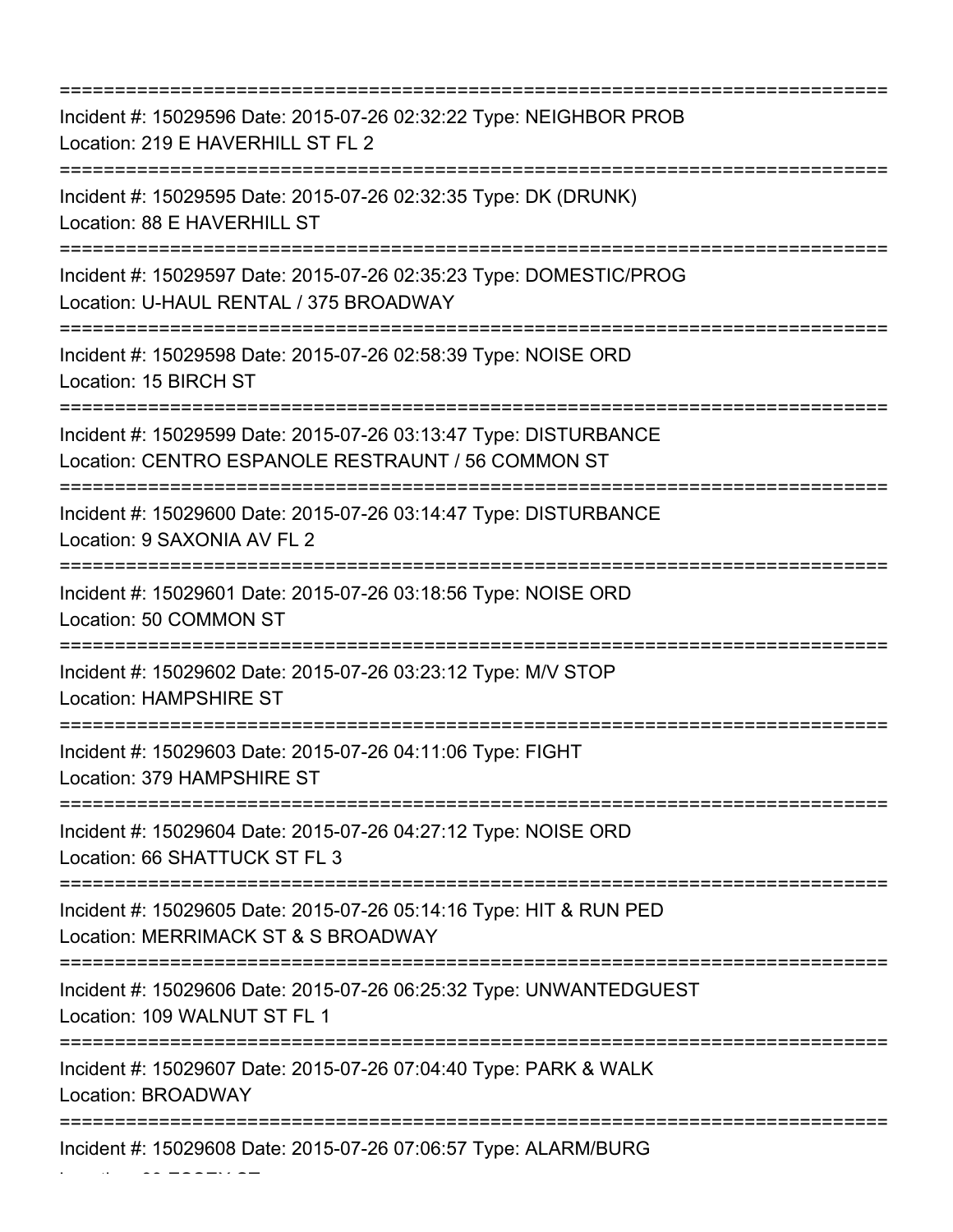=========================================================================== Incident #: 15029609 Date: 2015-07-26 07:21:06 Type: ANIMAL COMPL Location: 163 E HAVERHILL ST =========================================================================== Incident #: 15029610 Date: 2015-07-26 07:29:43 Type: ALARM/BURG Location: 468 N CANAL ST =========================================================================== Incident #: 15029611 Date: 2015-07-26 08:33:00 Type: ALARMS Location: NECCO / 360 MERRIMACK ST =========================================================================== Incident #: 15029612 Date: 2015-07-26 09:19:20 Type: SUS PERS/MV Location: 393 LOWELL ST =========================================================================== Incident #: 15029613 Date: 2015-07-26 09:23:56 Type: INVEST CONT Location: 21 WESTCHESTER DR =========================================================================== Incident #: 15029614 Date: 2015-07-26 09:31:17 Type: GENERAL SERV Location: ESSEX ST & FLORAL ST =========================================================================== Incident #: 15029615 Date: 2015-07-26 09:34:45 Type: PARK & WALK Location: BRADFORD ST & BROADWAY =========================================================================== Incident #: 15029616 Date: 2015-07-26 09:35:40 Type: PARK & WALK Location: S BROADWAY =========================================================================== Incident #: 15029617 Date: 2015-07-26 09:53:20 Type: WARRANT SERVE Location: 11 SUMMER ST #APT103 =========================================================================== Incident #: 15029618 Date: 2015-07-26 10:16:20 Type: DOMESTIC/PAST Location: 435 BROADWAY =========================================================================== Incident #: 15029619 Date: 2015-07-26 10:31:43 Type: DRUG VIO Location: WINTHROP AV & DENROCK PARK =========================================================================== Incident #: 15029620 Date: 2015-07-26 10:33:56 Type: FIGHT Location: BROADWAY & ESSEX ST =========================================================================== Incident #: 15029621 Date: 2015-07-26 10:34:34 Type: LARCENY/PAST Location: 9 PROVIDENCE ST =========================================================================== Incident #: 15029622 Date: 2015-07-26 11:04:09 Type: KEEP PEACE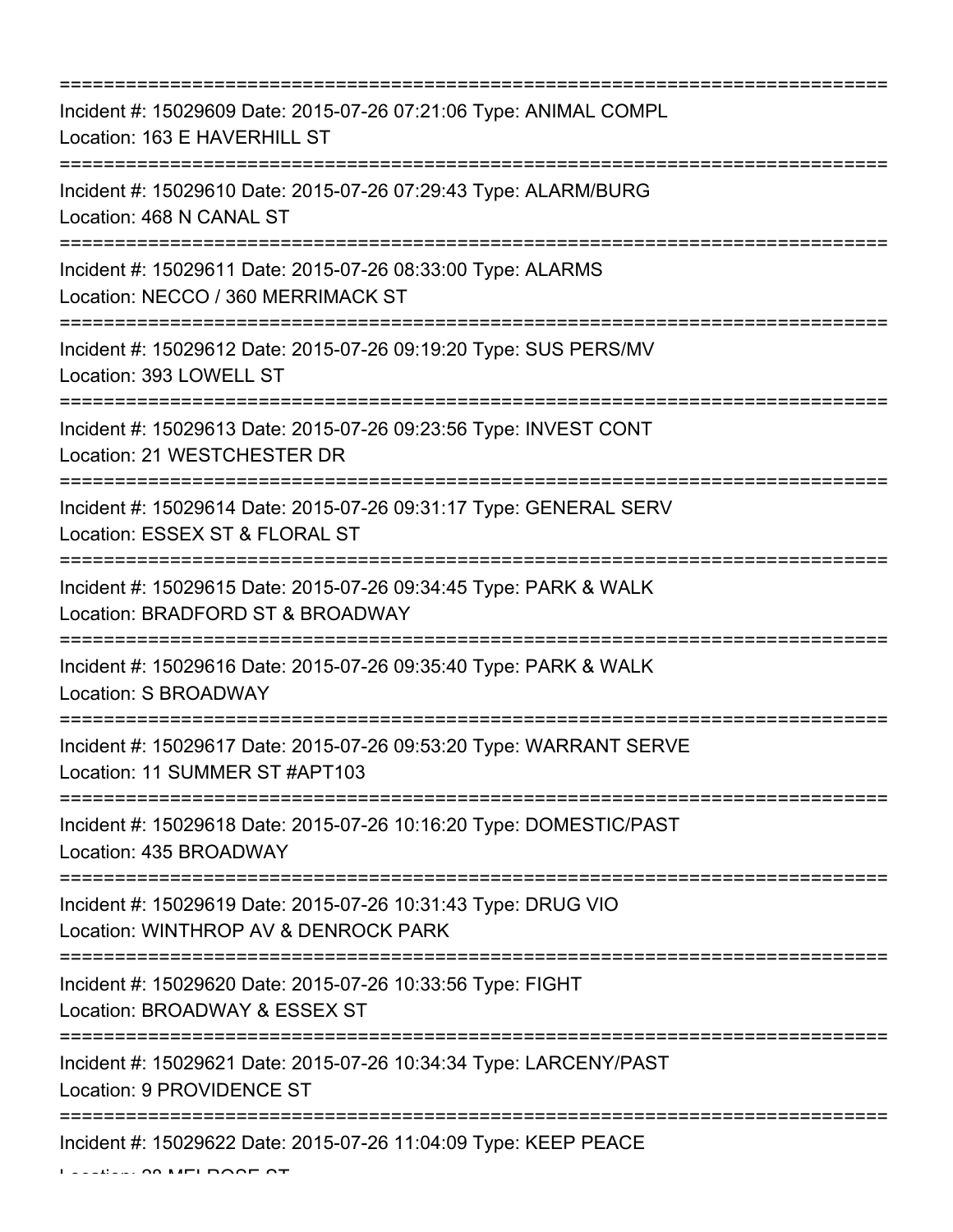| Incident #: 15029623 Date: 2015-07-26 11:05:46 Type: SUS PERS/MV<br>Location: BROADWAY                                                    |
|-------------------------------------------------------------------------------------------------------------------------------------------|
| Incident #: 15029624 Date: 2015-07-26 11:25:18 Type: PARK & WALK<br>Location: S UNION ST & SALEM ST                                       |
| Incident #: 15029625 Date: 2015-07-26 11:44:47 Type: UNWANTEDGUEST<br>Location: 153 BERKELEY ST                                           |
| Incident #: 15029626 Date: 2015-07-26 11:49:20 Type: SUS PERS/MV<br>Location: FAMILY POOLS / 70 S BROADWAY<br>:========================== |
| Incident #: 15029627 Date: 2015-07-26 12:17:38 Type: NEIGHBOR PROB<br>Location: 14 TYLER ST                                               |
| Incident #: 15029628 Date: 2015-07-26 12:41:03 Type: A&B PAST<br>Location: BRUCE ST & PARK ST<br>:====================================    |
| Incident #: 15029629 Date: 2015-07-26 12:42:19 Type: SUS PERS/MV<br>Location: BRADFORD ST & BROADWAY                                      |
| Incident #: 15029630 Date: 2015-07-26 12:51:16 Type: GENERAL SERV<br>Location: 12 BROOKFIELD ST                                           |
| Incident #: 15029631 Date: 2015-07-26 13:03:07 Type: M/V STOP<br>Location: MERRIMACK ST & S BROADWAY                                      |
| Incident #: 15029632 Date: 2015-07-26 13:07:22 Type: M/V STOP<br><b>Location: CANAL ST</b>                                                |
| Incident #: 15029633 Date: 2015-07-26 13:13:36 Type: M/V STOP<br>Location: JACKSON CT & JACKSON ST                                        |
| Incident #: 15029634 Date: 2015-07-26 13:20:42 Type: BUILDING CHK<br>Location: 9 SHAWSHEEN RD                                             |
| --------------------<br>Incident #: 15029635 Date: 2015-07-26 13:27:02 Type: M/V STOP<br>Location: 171 NEWBURY ST                         |
| Incident #: 15029636 Date: 2015-07-26 13:39:20 Type: NOISE ORD                                                                            |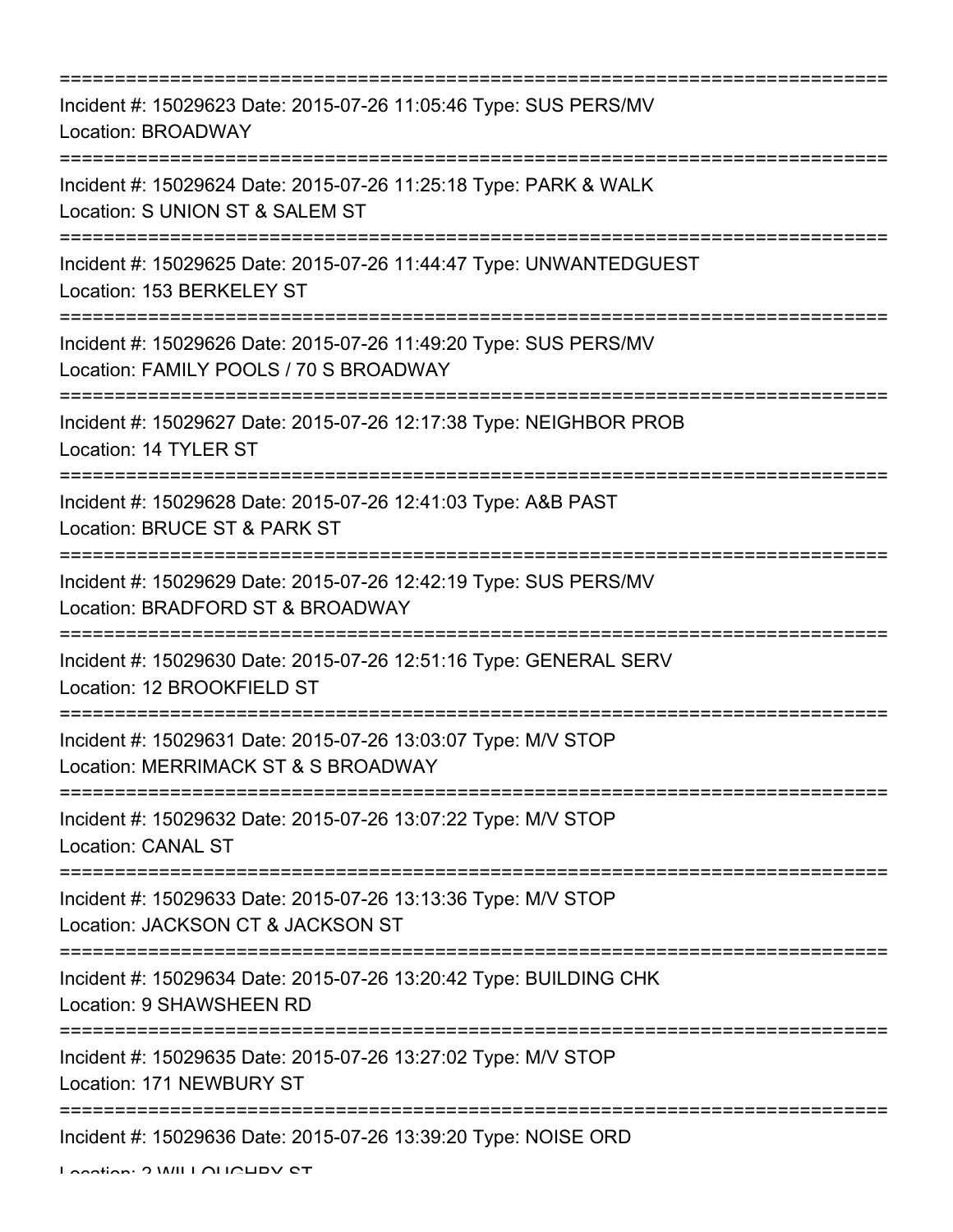| Incident #: 15029637 Date: 2015-07-26 13:44:58 Type: B&E/MV/PAST<br>Location: 17 LEA ST                                       |
|-------------------------------------------------------------------------------------------------------------------------------|
| Incident #: 15029638 Date: 2015-07-26 13:50:29 Type: 209A/SERVE<br>Location: 280 AMES ST<br>================================= |
| Incident #: 15029639 Date: 2015-07-26 13:53:01 Type: SUS PERS/MV<br>Location: 345 BROADWAY                                    |
| Incident #: 15029640 Date: 2015-07-26 13:58:44 Type: LIC PLATE STO<br><b>Location: 74 SAUNDERS ST</b>                         |
| Incident #: 15029641 Date: 2015-07-26 14:00:28 Type: 209A/SERVE<br>Location: 7 THORNTON ST                                    |
| Incident #: 15029642 Date: 2015-07-26 14:11:48 Type: M/V STOP<br>Location: BROADWAY & CROSS ST                                |
| Incident #: 15029643 Date: 2015-07-26 14:18:39 Type: 209A/SERVE<br>Location: BROADWAY & CROSS ST                              |
| Incident #: 15029644 Date: 2015-07-26 14:35:07 Type: TEST QED<br>Location: 528 HAVERHILL ST                                   |
| Incident #: 15029645 Date: 2015-07-26 14:39:08 Type: M/V STOP<br>Location: ESSEX ST & FRANKLIN ST                             |
| Incident #: 15029646 Date: 2015-07-26 14:39:59 Type: SUS PERS/MV<br>Location: BROADWAY & HAVERHILL ST                         |
| Incident #: 15029647 Date: 2015-07-26 14:46:46 Type: 209A/SERVE<br>Location: 248 BROADWAY #402                                |
| Incident #: 15029648 Date: 2015-07-26 15:02:50 Type: KEEP PEACE<br>Location: 49 CRESCENT ST                                   |
| :=============================<br>Incident #: 15029649 Date: 2015-07-26 15:14:12 Type: SPECIAL CHECK<br>Location: EVERETT ST  |
| Incident #: 15029650 Date: 2015-07-26 15:51:35 Type: M/V STOP<br>Location: MT VERNON ST & S BROADWAY                          |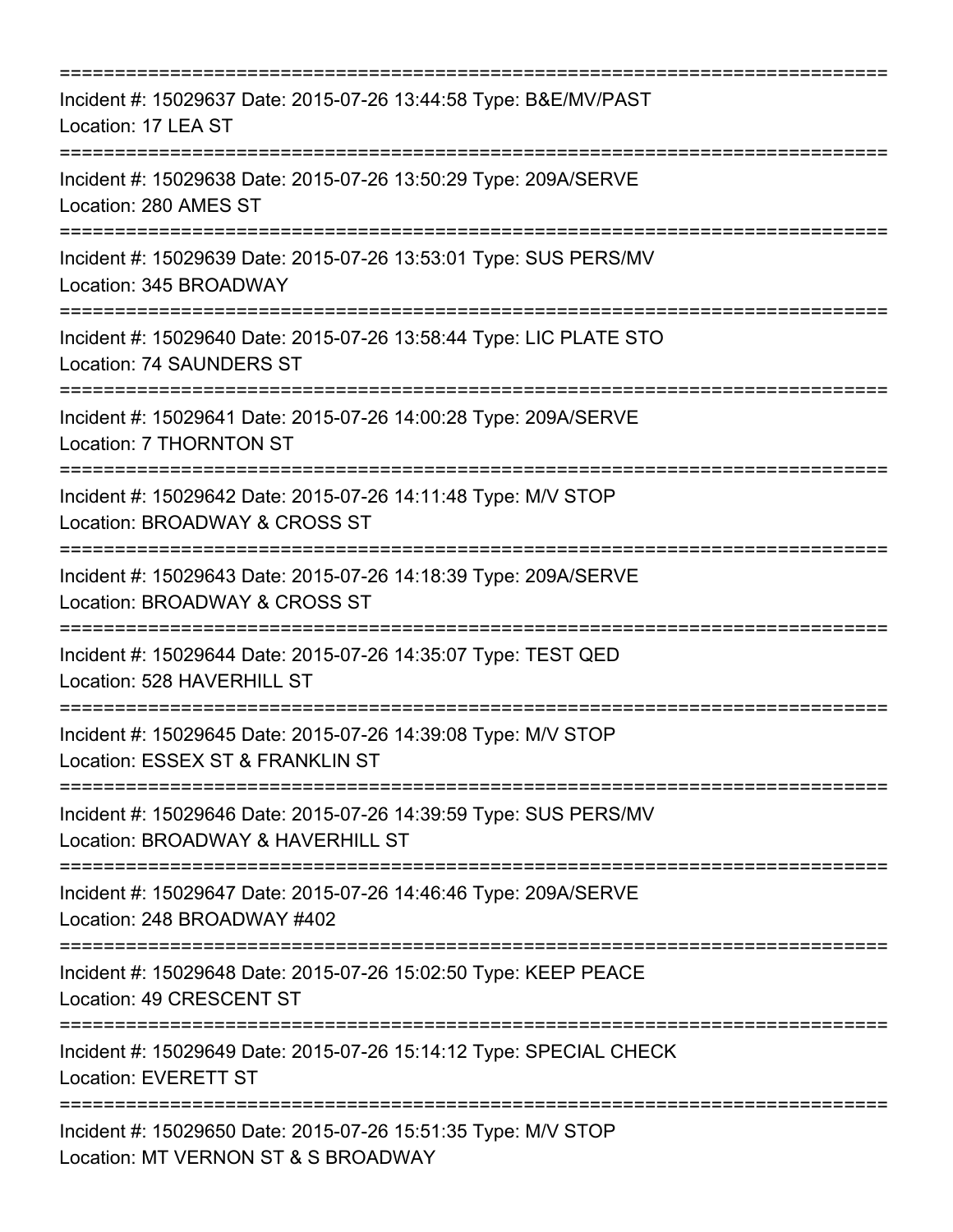Incident #: 15029651 Date: 2015-07-26 16:07:44 Type: M/V STOP Location: 67 WARREN ST =========================================================================== Incident #: 15029652 Date: 2015-07-26 16:23:40 Type: MV/BLOCKING Location: 43 SHAW ST =========================================================================== Incident #: 15029653 Date: 2015-07-26 16:31:11 Type: SUS PERS/MV Location: 15 COLFAX AV =========================================================================== Incident #: 15029654 Date: 2015-07-26 16:39:44 Type: MEDIC SUPPORT Location: 25 KENDRICK ST FL 1 =========================================================================== Incident #: 15029655 Date: 2015-07-26 17:03:39 Type: FRAUD Location: BROADWAY & CROSS ST ====================== Incident #: 15029656 Date: 2015-07-26 17:14:23 Type: MV/BLOCKING Location: LIGHTSHIP LIQUORS / 97 S UNION ST =========================================================================== Incident #: 15029657 Date: 2015-07-26 17:54:38 Type: M/V STOP Location: FERRY ST & HARRIMAN ST =========================================================================== Incident #: 15029660 Date: 2015-07-26 17:55:59 Type: 209A/VIOLATION Location: SHOWCASE CINEMA / 141 WINTHROP AV =========================================================================== Incident #: 15029658 Date: 2015-07-26 17:56:41 Type: NOISE ORD Location: 227 BRUCE ST =========================================================================== Incident #: 15029659 Date: 2015-07-26 17:58:29 Type: M/V STOP Location: 103 JACKSON ST =========================================================================== Incident #: 15029661 Date: 2015-07-26 18:04:33 Type: DISTURBANCE Location: WASH&FOLD / 311 PARK ST =========================================================================== Incident #: 15029662 Date: 2015-07-26 18:05:39 Type: NOISE ORD Location: 20 CAMELLA TEOLI WY =========================================================================== Incident #: 15029663 Date: 2015-07-26 18:09:12 Type: WARRANT SERVE Location: 90 CROSS ST #2 ============================== Incident #: 15029664 Date: 2015-07-26 18:24:43 Type: M/V STOP Location: CARVER ST & SHATTUCK ST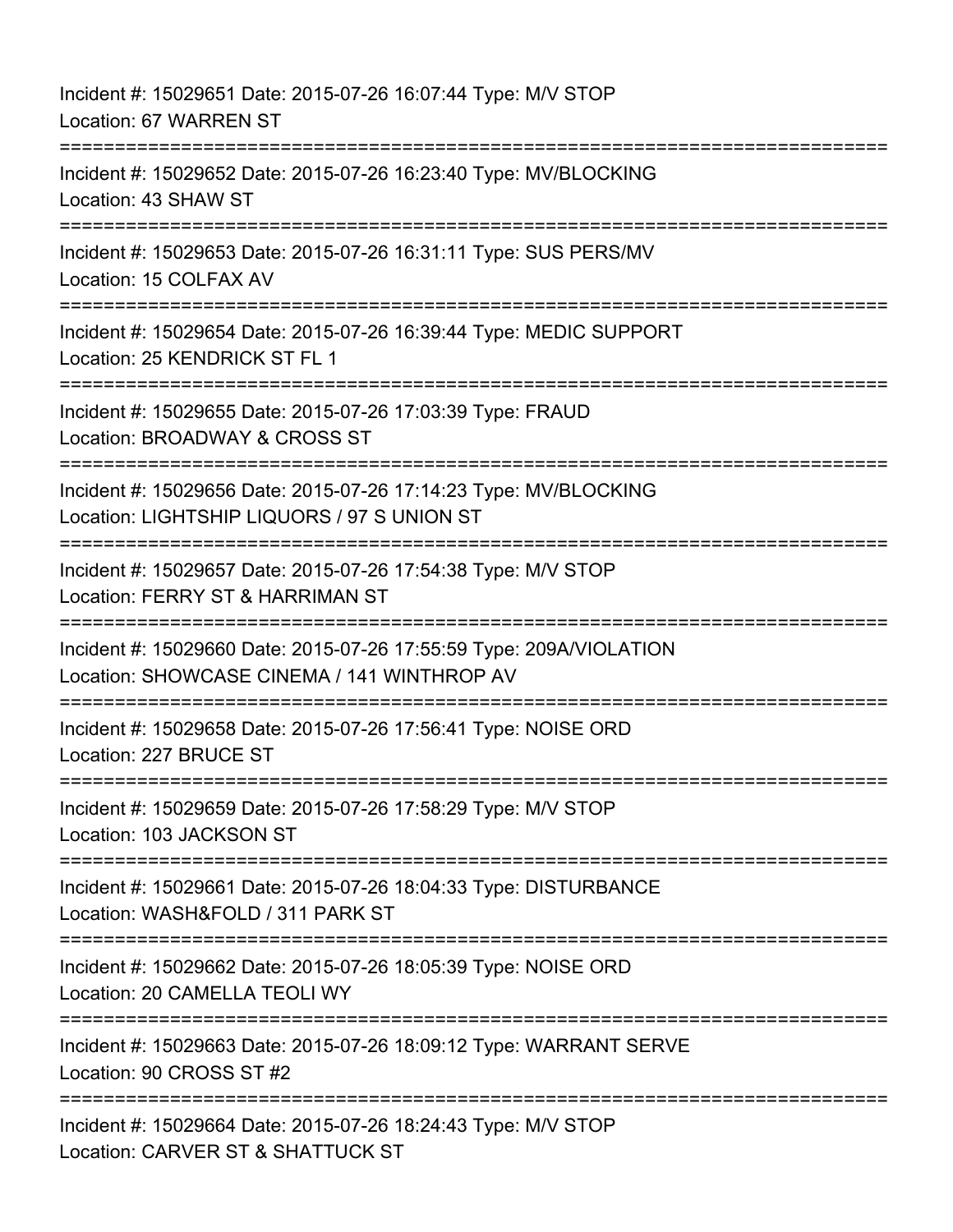Incident #: 15029665 Date: 2015-07-26 18:25:46 Type: NEIGHBOR PROB Location: 441 RIVERSIDE DR #APT B1 =========================================================================== Incident #: 15029666 Date: 2015-07-26 18:34:35 Type: ALARM/BURG Location: VARGAS RESD / 70 BELMONT ST =========================================================================== Incident #: 15029667 Date: 2015-07-26 18:41:44 Type: M/V STOP Location: MERRIMACK ST =========================================================================== Incident #: 15029668 Date: 2015-07-26 18:45:22 Type: M/V STOP Location: 78 BUNKERHILL ST =========================================================================== Incident #: 15029669 Date: 2015-07-26 18:59:54 Type: M/V STOP Location: FRANKLIN ST & METHUEN ST =========================================================================== Incident #: 15029670 Date: 2015-07-26 19:15:49 Type: SUS PERS/MV Location: WEST STREET PARK / WEST ST =========================================================================== Incident #: 15029671 Date: 2015-07-26 19:23:22 Type: NOISE ORD Location: 193 UNION ST FL 1R =========================================================================== Incident #: 15029672 Date: 2015-07-26 19:25:59 Type: NOISE ORD Location: 73 PEARL ST =========================================================================== Incident #: 15029673 Date: 2015-07-26 19:38:11 Type: SUS PERS/MV Location: ACTON ST =========================================================================== Incident #: 15029674 Date: 2015-07-26 19:39:52 Type: M/V STOP Location: HAVERHILL ST & UNION ST =========================================================================== Incident #: 15029675 Date: 2015-07-26 19:52:09 Type: DISORDERLY Location: EUTAW ST =========================================================================== Incident #: 15029676 Date: 2015-07-26 20:06:19 Type: NOISE ORD Location: 24 CHELMSFORD ST =========================================================================== Incident #: 15029677 Date: 2015-07-26 20:11:11 Type: M/V STOP Location: COMMON ST & NEWBURY ST =========================================================================== Incident #: 15029678 Date: 2015-07-26 20:13:22 Type: CK WELL BEING Location: 177 EXCHANGE ST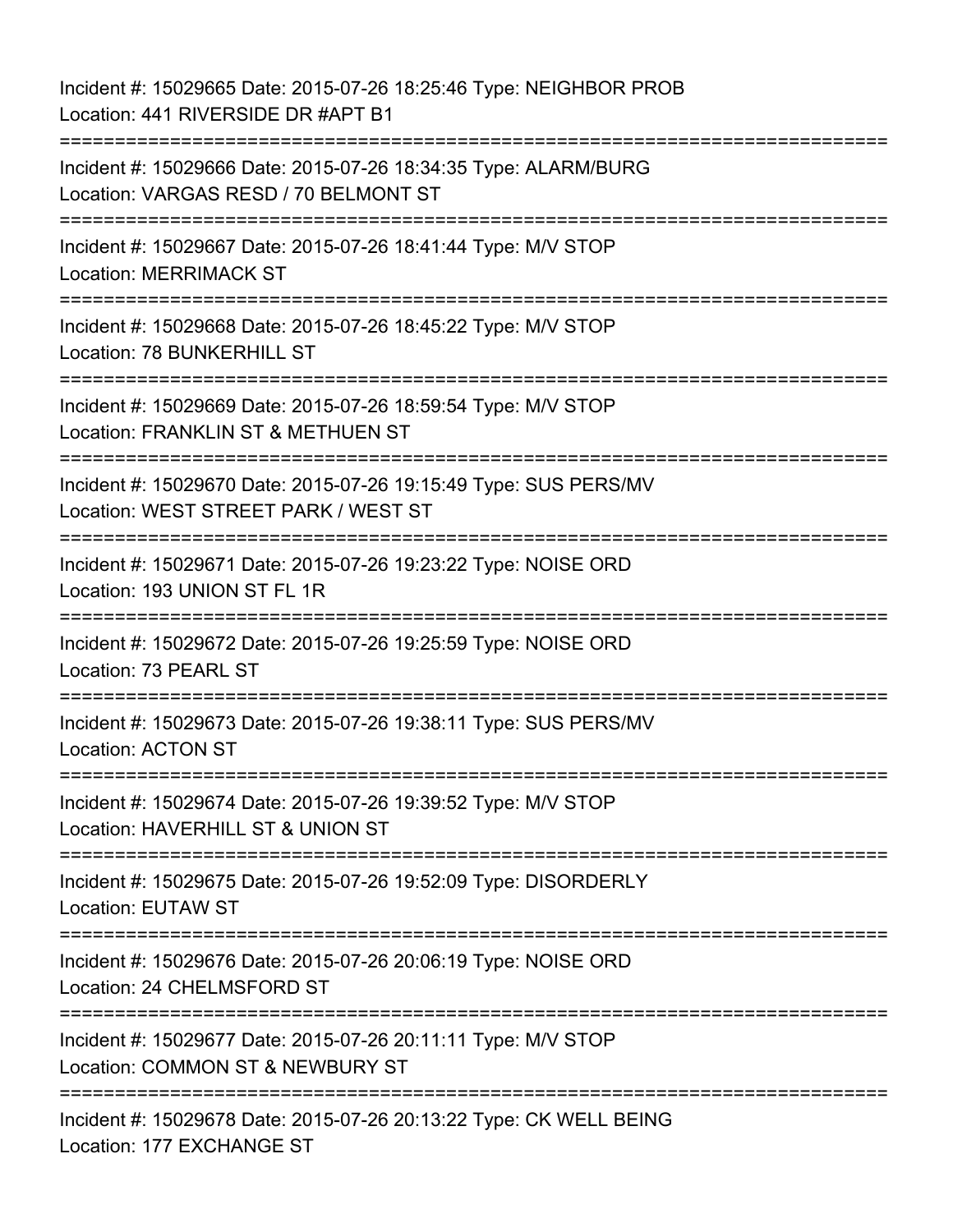Incident #: 15029679 Date: 2015-07-26 20:21:00 Type: FIGHT Location: 66 ARLINGTON ST =========================================================================== Incident #: 15029680 Date: 2015-07-26 20:21:14 Type: AUTO ACC/NO PI Location: 210 FARNHAM ST =========================================================================== Incident #: 15029681 Date: 2015-07-26 20:28:27 Type: UNKNOWN PROB Location: 342 LAWRENCE ST =========================================================================== Incident #: 15029682 Date: 2015-07-26 20:44:27 Type: M/V STOP Location: PARKER ST =========================================================================== Incident #: 15029683 Date: 2015-07-26 20:57:16 Type: NOISE ORD Location: 151 MARGIN ST =========================================================================== Incident #: 15029684 Date: 2015-07-26 20:57:37 Type: NOISE ORD Location: 46 SALEM ST =========================================================================== Incident #: 15029685 Date: 2015-07-26 20:59:52 Type: FIGHT Location: 21 BELLEVUE ST =========================================================================== Incident #: 15029686 Date: 2015-07-26 21:02:44 Type: M/V STOP Location: 516 ESSEX ST =========================================================================== Incident #: 15029687 Date: 2015-07-26 21:03:42 Type: WARRANT SERVE Location: 90 CROSS ST =========================================================================== Incident #: 15029688 Date: 2015-07-26 21:05:12 Type: SHOTS FIRED Location: 61 CONGRESS ST =========================================================================== Incident #: 15029689 Date: 2015-07-26 21:09:43 Type: VIO CITY ORD Location: SUNION & SALEM =========================================================================== Incident #: 15029690 Date: 2015-07-26 21:20:44 Type: M/V STOP Location: 112 PARK ST =========================================================================== Incident #: 15029691 Date: 2015-07-26 21:22:10 Type: NOISE ORD Location: 34 EXCHANGE ST =========================================================================== Incident #: 15029692 Date: 2015-07-26 21:26:03 Type: NOISE ORD Location: 151 MARGIN ST

===========================================================================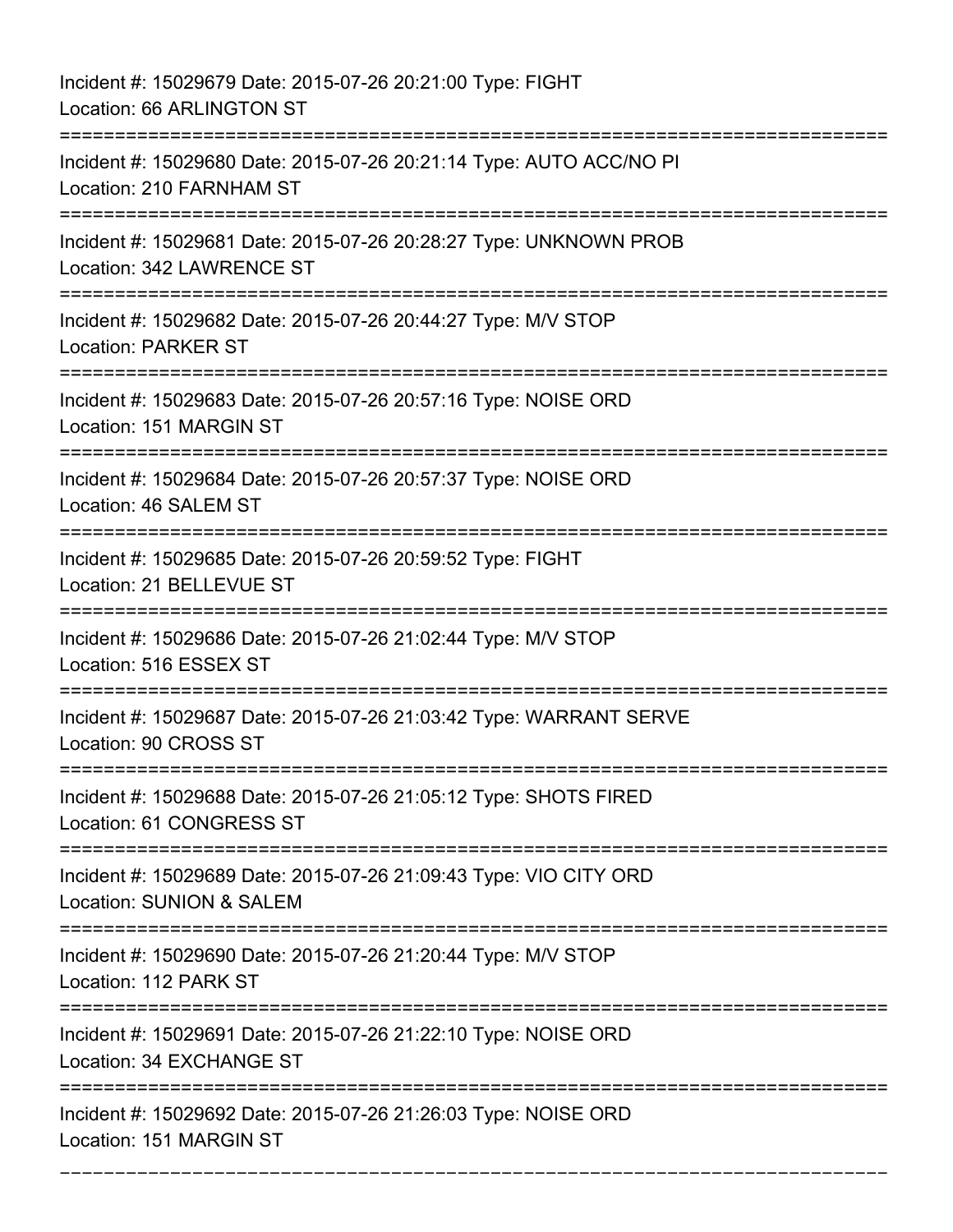| Incident #: 15029693 Date: 2015-07-26 21:29:49 Type: NOISE ORD<br>Location: AMES ST & WATER ST                                 |
|--------------------------------------------------------------------------------------------------------------------------------|
| Incident #: 15029694 Date: 2015-07-26 21:30:12 Type: DOMESTIC/PROG<br>Location: 463 LOWELL ST                                  |
| Incident #: 15029695 Date: 2015-07-26 21:35:40 Type: NOISE ORD<br>Location: 5 BROMFIELD ST                                     |
| Incident #: 15029696 Date: 2015-07-26 21:40:22 Type: NOISE ORD<br>Location: 98 FARNHAM ST                                      |
| Incident #: 15029697 Date: 2015-07-26 21:42:10 Type: NOISE ORD<br>Location: ERVING AV & ROBINSON CT                            |
| Incident #: 15029698 Date: 2015-07-26 22:01:21 Type: M/V STOP<br>Location: HAMPSHIRE ST & PARK ST<br>:======================== |
| Incident #: 15029699 Date: 2015-07-26 22:05:19 Type: M/V STOP<br>Location: 224 PARK ST                                         |
| Incident #: 15029700 Date: 2015-07-26 22:09:43 Type: NOISE ORD<br>Location: 146 FARNHAM ST                                     |
| Incident #: 15029701 Date: 2015-07-26 22:11:57 Type: SUS PERS/MV<br>Location: 15 WAYNE ST                                      |
| Incident #: 15029702 Date: 2015-07-26 22:14:39 Type: DISORDERLY<br>Location: EXETER ST & OSGOOD ST                             |
| Incident #: 15029703 Date: 2015-07-26 22:15:09 Type: NOISE ORD<br>Location: STOP #ONE SUPERMARKET / 352 HAMPSHIRE ST           |
| Incident #: 15029704 Date: 2015-07-26 22:17:11 Type: M/V STOP<br>Location: CANAL ST & FRANKLIN ST                              |
| Incident #: 15029705 Date: 2015-07-26 22:17:49 Type: M/V STOP<br>Location: ACTON ST & BROADWAY                                 |
| Incident #: 15029706 Date: 2015-07-26 22:31:16 Type: DISTURBANCE<br>Location: 8 WASHINGTON WY                                  |
|                                                                                                                                |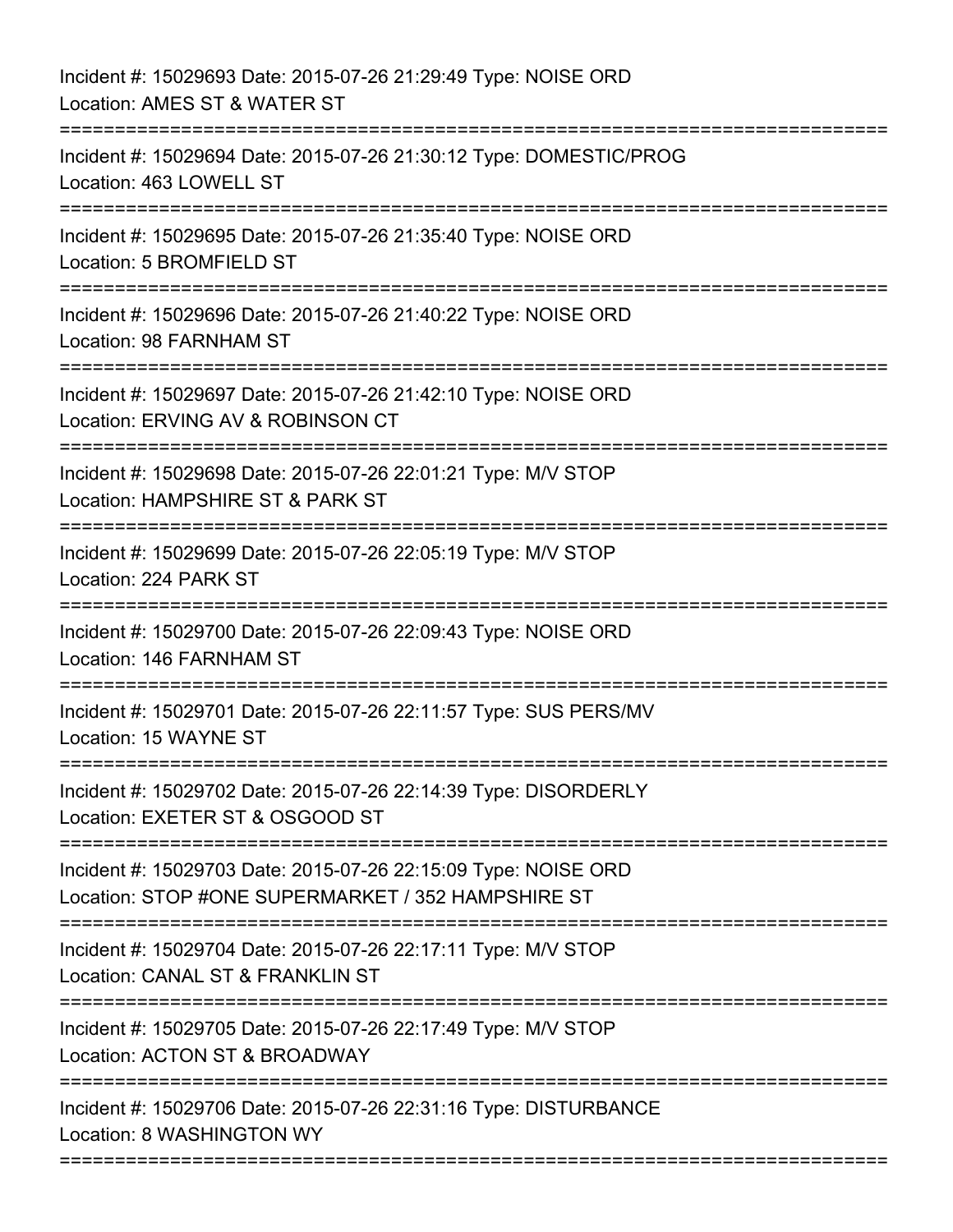| Incident #: 15029707 Date: 2015-07-26 22:33:11 Type: DISORDERLY<br>Location: RIVERSIDE DR                           |
|---------------------------------------------------------------------------------------------------------------------|
| Incident #: 15029708 Date: 2015-07-26 22:34:45 Type: M/V STOP<br><b>Location: 40 LAWRENCE ST</b>                    |
| Incident #: 15029709 Date: 2015-07-26 22:38:29 Type: DISORDERLY<br>Location: EXETER ST & OSGOOD ST                  |
| Incident #: 15029710 Date: 2015-07-26 22:43:00 Type: NOISE ORD<br>Location: 72 DORCHESTER ST<br>---------           |
| Incident #: 15029711 Date: 2015-07-26 22:44:18 Type: NOISE ORD<br>Location: ERVING AV & ROBINSON CT                 |
| Incident #: 15029712 Date: 2015-07-26 22:47:06 Type: M/V STOP<br>Location: AMES ST & YALE ST<br>================    |
| Incident #: 15029713 Date: 2015-07-26 22:49:15 Type: NOISE ORD<br>Location: 386 HAMPSHIRE ST<br>------------------- |
| Incident #: 15029714 Date: 2015-07-26 23:11:44 Type: NOISE ORD<br>Location: CARLETON ST & DANA ST<br>-----------    |
| Incident #: 15029715 Date: 2015-07-26 23:12:05 Type: NOISE ORD<br>Location: 250 FARNHAM ST                          |
| Incident #: 15029716 Date: 2015-07-26 23:16:45 Type: NOISE ORD<br><b>Location: NIGHTINGALE CT</b>                   |
| Incident #: 15029717 Date: 2015-07-26 23:20:32 Type: SUS PERS/MV<br>Location: 132 NEWBURY ST                        |
| Incident #: 15029718 Date: 2015-07-26 23:37:21 Type: KEEP PEACE<br>Location: 61 BRADFORD ST                         |
| Incident #: 15029719 Date: 2015-07-26 23:46:38 Type: M/V STOP<br>Location: HAVERHILL ST & OXFORD ST                 |
| Incident #: 15029720 Date: 2015-07-26 23:47:17 Type: SUICIDE ATTEMPT<br>Location: 175 UNION ST FL 2NDFL             |